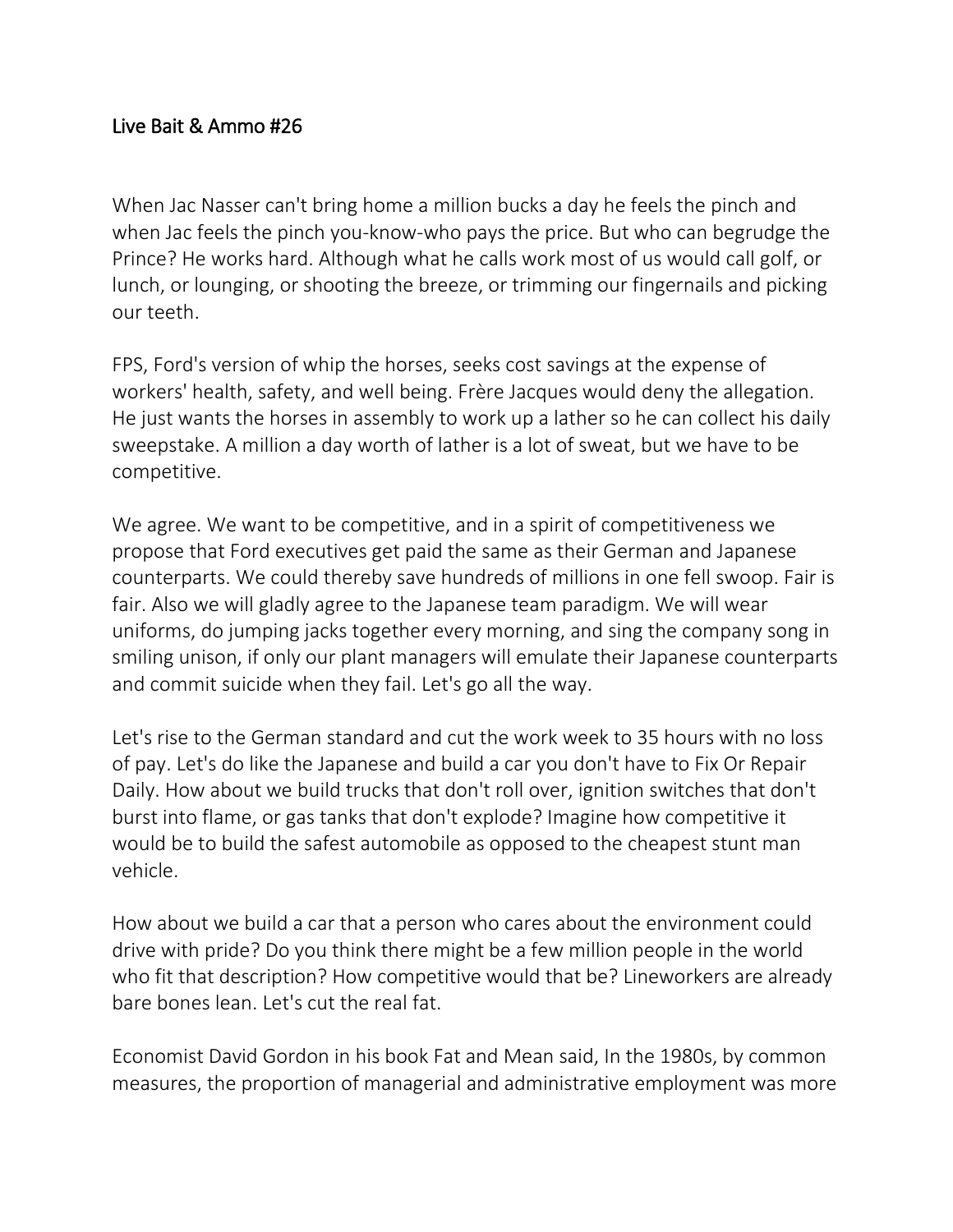than three times as high in the United States as in Germany and Japan. Despite all the lip sync about downsizing Gordon points out that the proportion of managers and supervisors in private nonfarm employment has grown during the 1990s, not shrunk. We have a higher percentage of supervisors than Germany, Japan, and Sweden combined. Why so many managers? Cause when you don't shake a carrot, you got to shake a lot of stick.

What sort of stick keeps employees motivated? The bust unions stick; the threaten job security stick; the outsource stick; the hire temp and part time workers stick; the speed-up-multi-task-just-in-time-rush-job stick; the continuous disapproval of your effort is never quite good enough stick.

FPS in a nutshell is fear. There's no ingenuity behind this whip-the-horses style management. Bereft of any credible thought process their only recourse is to bulk up with an army of managerial personnel to police a workforce with no more morale than prisoners of war. It's a low brow, low road, old fashion sweatshop dance step -- about as smart as a pig in a wig.

Twenty percent of the purchase price of every product made in the USA goes to supervisors and monitors, not including secretaries and assistants and bean counters. In other words, when you buy a \$20,000 vehicle, \$4,000 goes to pay for the burden of supervisors, managers, and executives whose sweatless efforts add no value to the product. Corpos protect their burdensome midriff bulge as if it were a precious pregnancy.

Instead of cutting the fat to extract more profit, employers squeeze the lean workforce for another drop of sweat. They strangle the goose to pay for a boost in profits and executive bonuses. Next year they will have to find another sacrificial lamb.

Today it's your plant, next year it's mine. The Big Three grind one supplier after another into the ground. What's good for Management is death for workers. Ford whipsaws union members to the breaking point then tosses the injured onto the scrap heap like discards from a chop shop.

The Corpos compare our wages with workers in third world nations, shrug and say, You can't compete. What can we do? But the bulk of our trade imbalance is with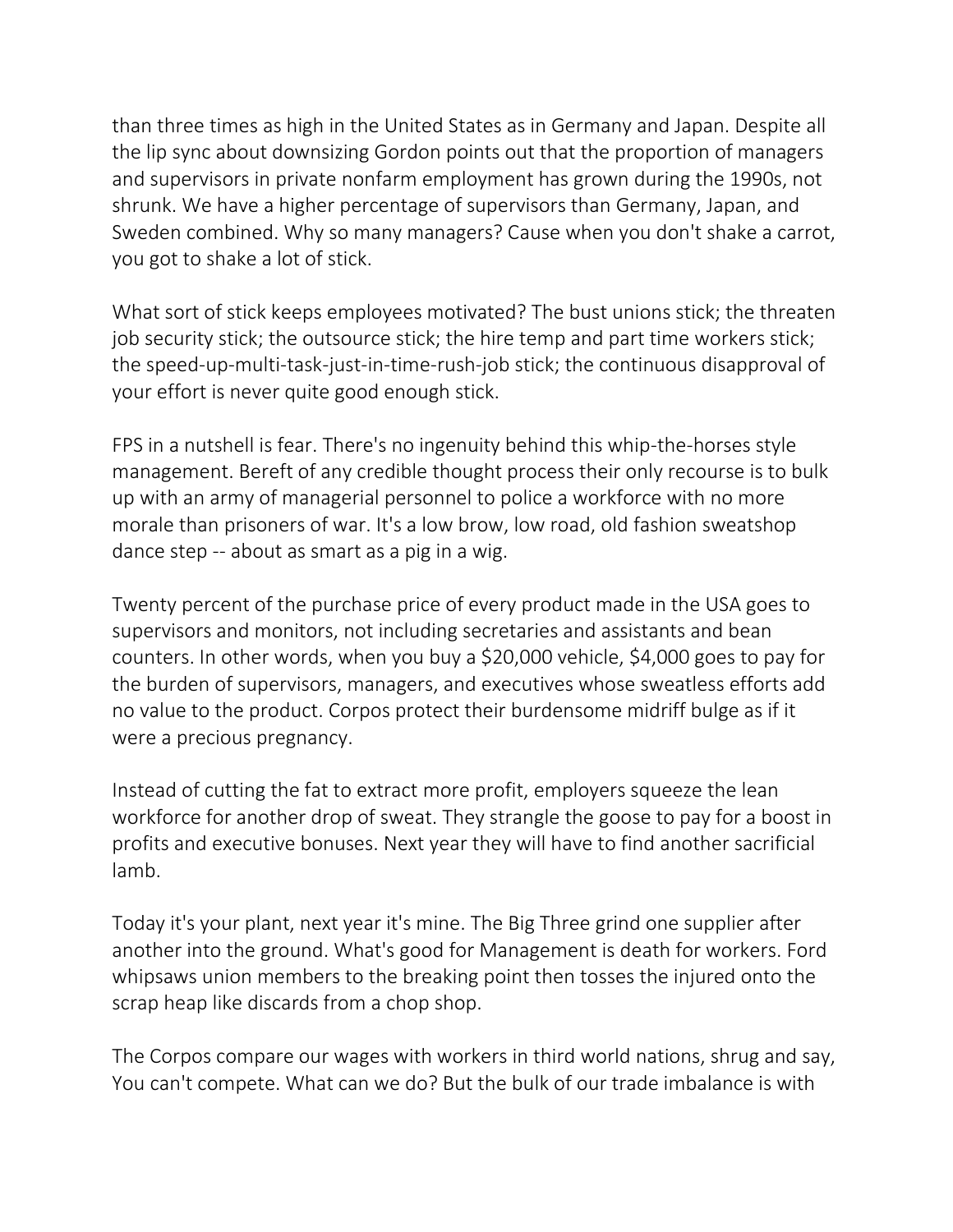Japan and Western Europe. As Gordon asserts in Fat and Mean, Apparently, economies where workers earn higher wages [in Japan 25% higher, and in Western Europe roughly 14% higher] can flatten us in international competition at least as effectively as those with lower waged workers.

We are getting our butt kicked in every corner of the globe because we go into the ring with a three hundred pound managerial gorilla on our backs.

UAW proponents of competitive cooperation schemes are invariably non value added slackers: reps, office rats, FPS hacks, fops with clipboards and thirty dollar haircuts. The type of people who believe we can only save jobs by eliminating jobs are the type of people who believe the planet is flat.

Evidence means absolutely nothing to them. It is an empirical fact that since the inception of competitive cooperation we have lost over 750,000 UAW members. But flat earth thinkers contend if we amputate another 100,000 members our jobs will be secure. You need a jolt of electroshock to follow their logic.

At the rate the UAW is losing autoworkers the only UAW members left in another decade will be nodding and smiling in harmony at the Stephen P. Yokich Solidarity House of Rest; manicuring the links at the Stephen P. Yokich Memorial Golf Course; bell hopping the Stephen P. Yokich Palm Springs Resort; slam banging baggage at the Stephen P. Yokich Pro Air Line; and hawking adds for the Stephen P. Yokich Radio Network.

The only UAW members who support FPS and other such versions of sweat are those who benefit from it -- appointees and reps who are paid twelve to sixteen hours a day seven days a week to promote, monitor, and enforce FPS.

Okay. We got it. There is too much fat. So let's pay Bargaining Committee members for hours they actually work rather than hours they roll over in bed. Let's put all the FPS appointees back on the line in jobs that will not only add value but prevent repetitive trauma injuries and improve first time quality. Wouldn't that be competitive?

Imagine an assembly line that produced first time quality, eliminated the lemon lot, and didn't injure workers. Let's put executive salaries in line with their German